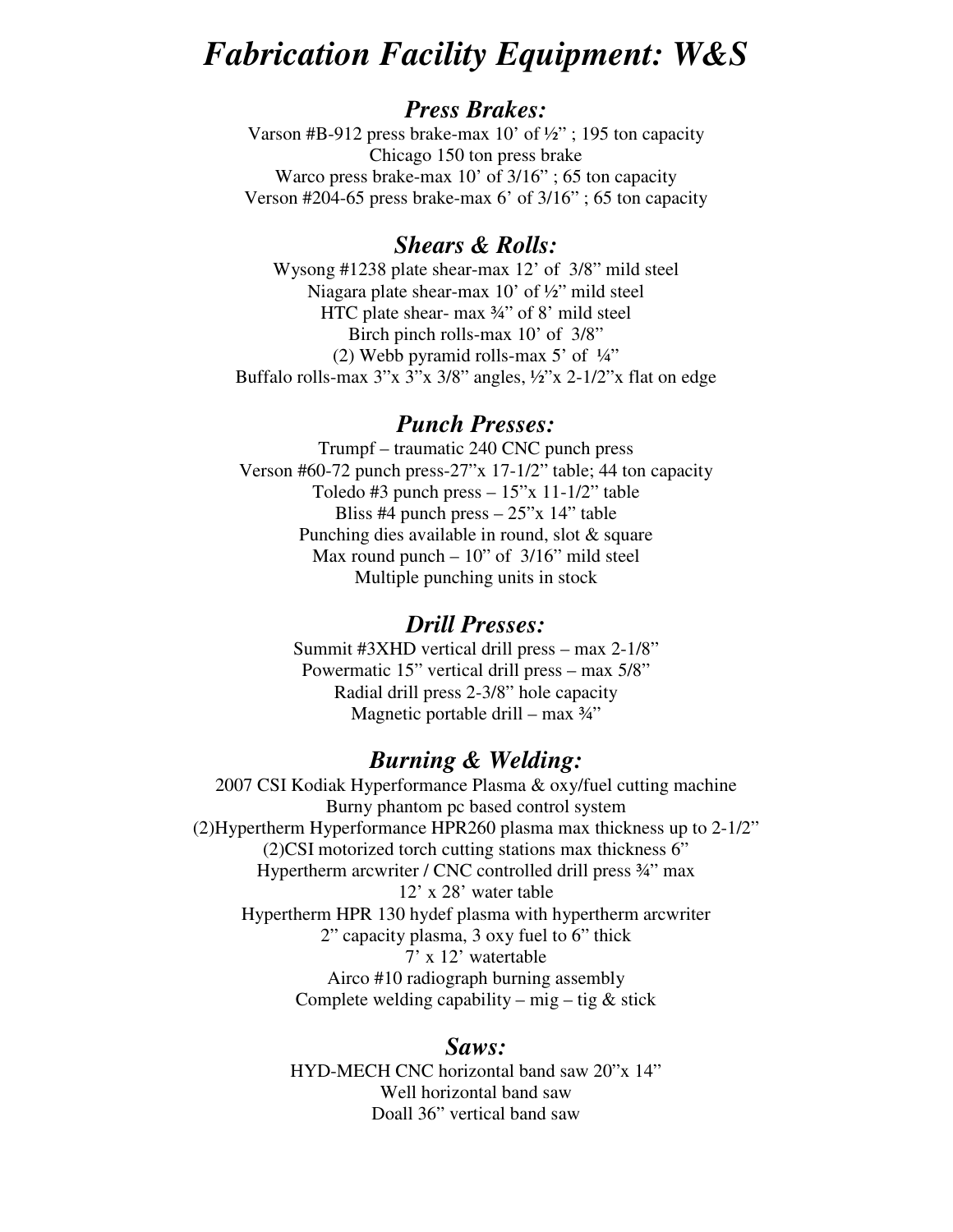### *Misc:*

Cemco 42" belt sander Mubea ironworker Buffalo #1  $\frac{1}{2}$ " ironworker – max shear 5"x 3" angles, max punch 1-1/16" Beaver threading machine-max 2" capacity Rigid pipe threader

### *Shipping & Handling:*

Peterbilt 50,000# GVW 96"x 25' flat bed Ford F-550 - 25,000# hauling capacity truck & trailer 10 ton crane 17-1/2' under hook 5 ton crane 15' under hook 2 ton crane 13' under hook Overhead hoist 20,000# max lift 30,000 sq ft facility

# *Facility Equipment: EWI*

## *Milling Machines:*

Cincinnati 30"x 14" Milwaukee 35"x 12" Millport 24"x 12" 2 Bridgeport 24"x 12" Trak FHM 5 CNC 40"x 20" mill Trak DPM 31"x 17" mill 44"x 16" Van Norman mill 32"x 10-1/2" Van Norman mill Tominaga Tre 2000D radial arm drill press Commander Johansson tapping machine

### *Lathes:*

Trak CNC 15" Sheldon 15" Sheldon 10" Reed prentice 15"

### *Grinders:*

Blanchard Grinder 30" dia #18 Sharp CNC surface grinder 24"x 12" 2 Blount 20"x 2" roughing grinders Hammond 6"x 48" beltsander Baldor 2"x 48" beltsander

#### *Saws:*

Kalamazoo AH9AW automatic horizontal bandsaw Doall 36" vertical band saw Grob 15" vertical bandsaw